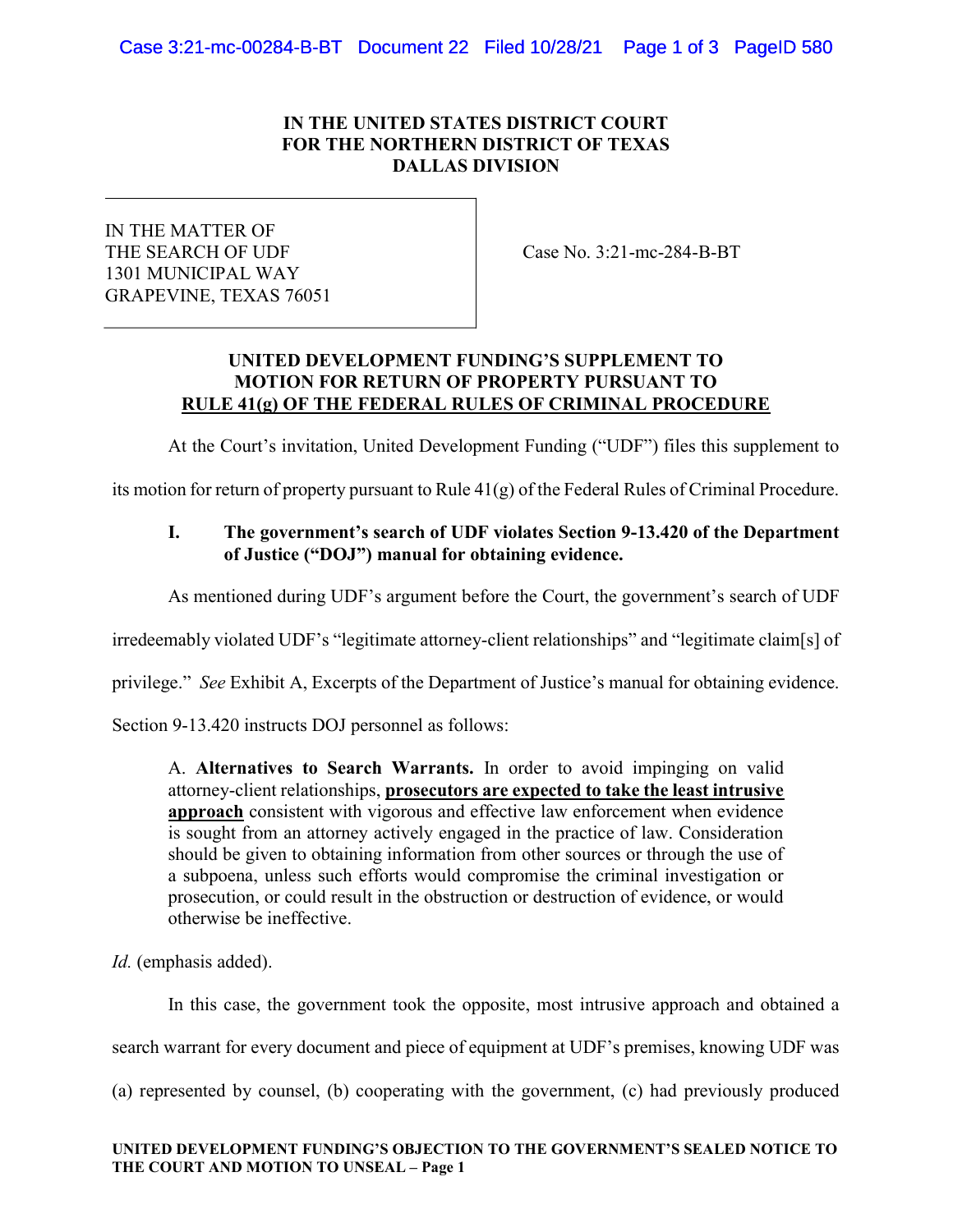thousands of documents in response to government subpoenas, and (d) had several individuals within the walls of UDF who were attorneys actively engaged in an attorney-client relationship with UDF.

## II. The government's conduct as recent as June 23, 2021 undermines the government's waiver argument.

At the hearing, the government, for the first time contended that UDF waived its privacy rights protected by the attorney-client privilege as early as 2017. The fundamental veracity of that position, however, is directly undermined by the actions of the government on June 23, 2021. On that date, more than five years after the government seized UDF's materials, the government requested that UDF counsel review roughly 60,000 files seized from Melissa Youngblood's office for privilege review of attorney client material on July 23, 2021. See Exhibit 20 to the Declaration of Paul Pelletier attached to UDF's Motion for Return of Property Pursuant to Rule 41(g) of the Federal Rules of Criminal Procedure. Common sense dictates that if the government truly believed that UDF had waived its privacy interest in attorney-client privileged materials, the government would not have sent copies of documents for UDF to review for exactly the purpose that the government now claims it believed UDF had waived. For this reason, the government's conduct here actually betrays the positions previously articulated to the Court.

## III. Conclusion

For the reasons stated above, in UDF's prior pleadings, and during UDF's argument before the Court, UDF respectfully requests that this Court, sitting in equity, require the government and USAO-NDTX to return all originals and copies of all materials seized from UDF's headquarters on February 18, 2016.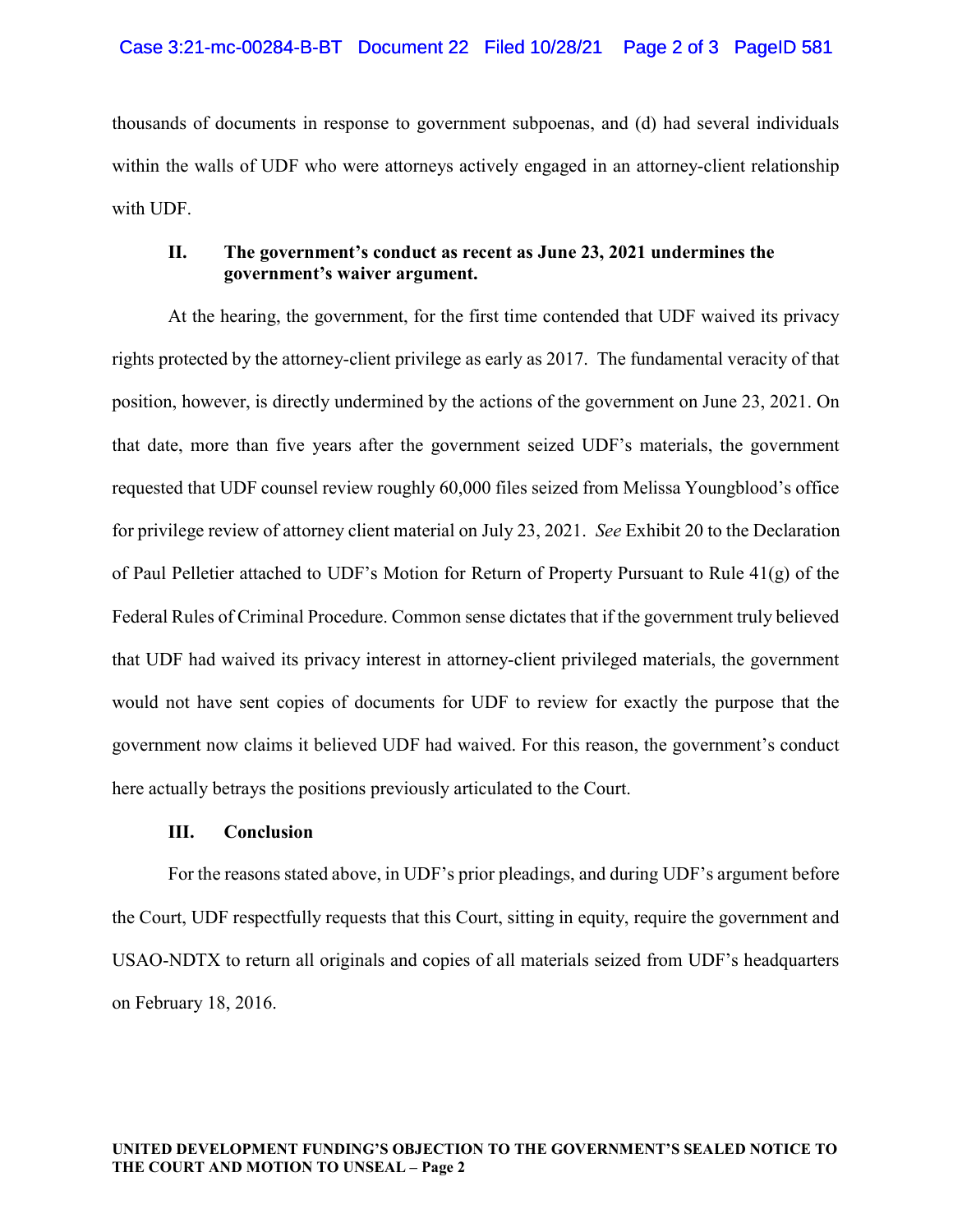Dated: October 28, 2021 Respectfully submitted,

 /s/ Paul E. Pelletier Paul E. Pelletier, Esq. (admitted pro hac vice) pepelletier3@gmail.com District of Columbia Bar No. 997145 3500 Morningside Drive Fairfax, VA 22031 Telephone: 202.617.9151 Facsimile: 703.385.6718

Stewart H. Thomas State Bar No. 19868950 sthomas@hallettperrin.com Elizabeth A. Fitch State Bar No. 24075777 efitch@hallettperrin.com Jesse F. Beck State Bar No. 24097356 jbeck@hallettperrin.com HALLETT & PERRIN, PC 1445 Ross Avenue, Suite 2400 Dallas, Texas 75202 Telephone: 214.953.0053 Facsimile: 214.922.4142

# ATTORNEYS FOR UNITED DEVELOPMENT FUNDING

# CERTIFICATE OF SERVICE

I hereby certify that on October 28, 2021, I filed this document with the Clerk's Office. I further provided an electronic copy of this document on counsel, as listed below, via electronic mail:

| United States Attorney's | Assistant U.S. Attorney     | doug.brasher@usdoj.gov  |
|--------------------------|-----------------------------|-------------------------|
| Office                   | Doug Brasher                |                         |
| United States Attorney's | Assistant U.S. Attorney     | steve.p.fahey@usdoj.gov |
| <b>Office</b>            | Steve Fahey, Criminal Chief |                         |

/s/ Paul E. Pelletier Paul E. Pellettier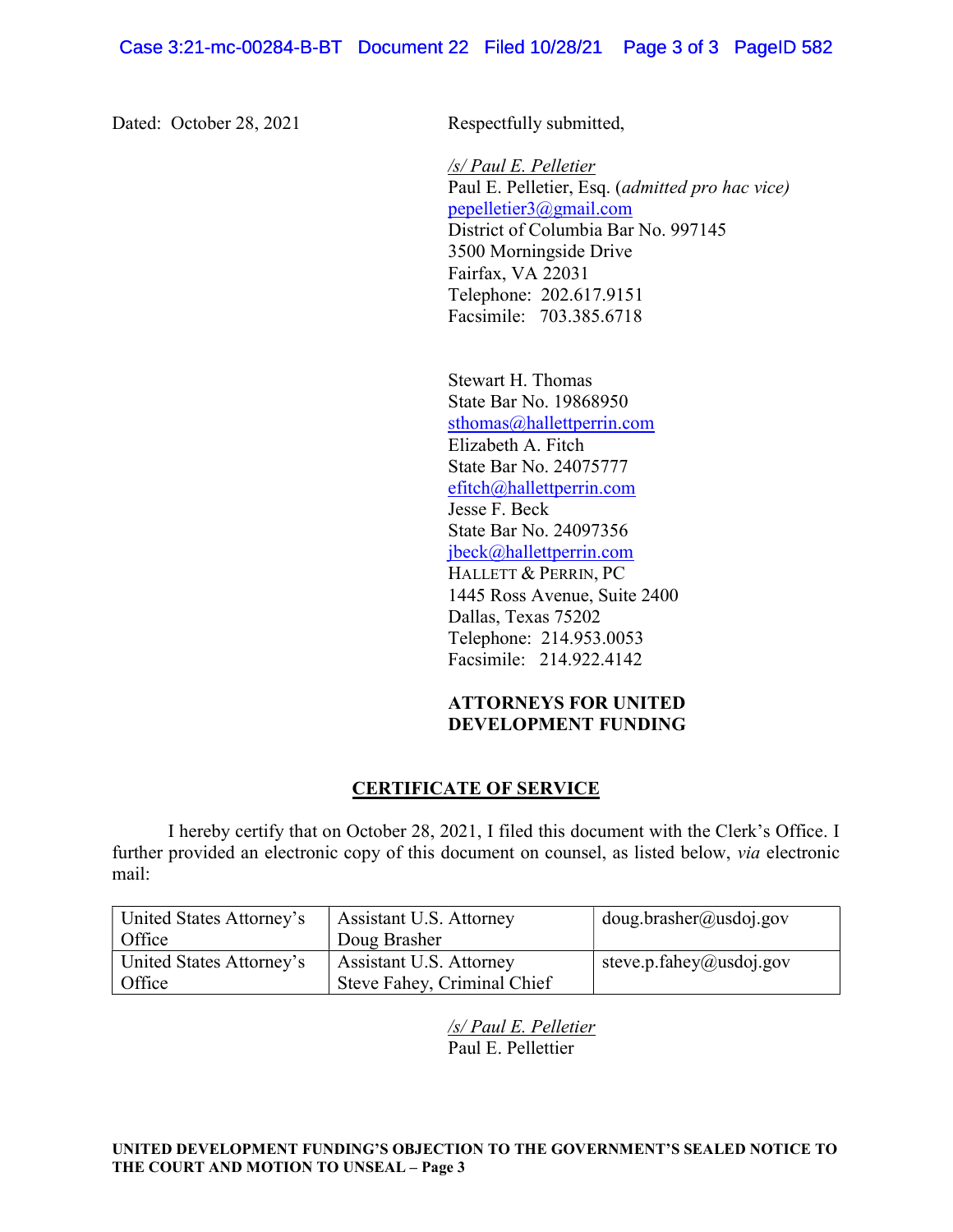2/19/2020 9-13.000 - Obtaining Evidence | JM | Department of Justice

Case 3:21-mc-00284-B-BT Document 22-1 party filed 10/28/21 civil 3 Page 1 3 or da well blace any

limitations on otherwise lawful investigative or litigative prerogatives of the Department of Justice.

G. **Questions.** Questions regarding the applicability of the authorization requirement or any of its exceptions should be directed to the Policy and Statutory Enforcement Unit, Office of Enforcement Operations at 202-305- 4023 or pseu@usdoj.gov.

[updated March 2016] [cited in [JM 9-11.255;](https://www.justice.gov/jm/jm-9-11000-grand-jury#9-11.255#9-11.255) JM 9-13.420]

# **9-13.420 - Searches of Premises of Subject Attorneys**

NOTE: For purposes of this policy only, "subject" includes an attorney who is a "suspect, subject or target," or an attorney who is related by blood or marriage to a suspect, or who is believed to be in possession of contraband or the fruits or instrumentalities of a crime. This policy also applies to searches of business organizations where such searches involve materials in the possession of individuals serving in the capacity of legal advisor to the organization. Search warrants for "documentary materials" held by an attorney who is a "disinterested third party" (that is, any attorney who is not a subject) are governed by 28 C.F.R. 59.4 and [JM 9-19.221](https://www.justice.gov/jm/jm-9-19000-documentary-material-held-third-parties#9-19.221#9-19.221) *et seq*. *See also* 42 U.S.C. Section 2000aa-11(a)(3).

There are occasions when effective law enforcement may require the issuance of a search warrant for the premises of an attorney who is a subject of an investigation, and who also is or may be engaged in the practice of law on behalf of clients. Because of the potential effects of this type of search on legitimate attorney-client relationships and because of the possibility that, during such a search, the government may encounter material protected by a legitimate claim of privilege, it is important that close control be exercised over this type of search. Therefore, the following guidelines should be followed with respect to such searches:

A. **Alternatives to Search Warrants.** In order to avoid impinging on valid attorney-client relationships, prosecutors are expected to take the least intrusive approach consistent with vigorous and effective law enforcement when evidence is sought from an attorney actively engaged in the practice of law. Consideration should be given to obtaining information from other sources or through the use of a subpoena, unless such efforts could compromise the criminal investigation or prosecution, or could result in the obstruction or destruction of evidence, or would otherwise be ineffective.

NOTE: Prior approval must be obtained from the Assistant Attorney General for the Criminal Division to issue a subpoena to an attorney relating to the representation of a client. See JM 9-13.410.

- B. **Authorization by United States Attorney or Assistant Attorney General.** No application for such a search warrant may be made to a court without the express approval of the United States Attorney or pertinent Assistant Attorney General. Ordinarily, authorization of an application for such a search warrant is appropriate when there is a strong need for the information or material and less intrusive means have been considered and rejected.
- C. **Prior Consultation.** In addition to obtaining approval from the United States Attorney or the pertinent Assistant Attorney General, and before seeking judicial authorization for the search warrant, the federal prosecutor must consult with the Criminal Division.

NOTE: Attorneys are encouraged to consult with the Criminal Division as early as possible regarding a possible search of an attorney's office. Telephone No. (202) 305-4023; Fax No. (202) 305-0562.



To facilitate the consultation, the prosecutor should submit a form available to Department attorneys containing relevant information about the proposed search along with a draft copy of the proposed search warrant, affidavit in support thereof, and any special instructions to the searching agents regarding search procedures and procedures to be followed to ensure that the prosecution team is not "tainted" by any privileged material inadvertently seized during the search. This information should be submitted to the Criminal Division through the Office of Enforcement Operations. This procedure does not preclude any United States Attorney or Assistant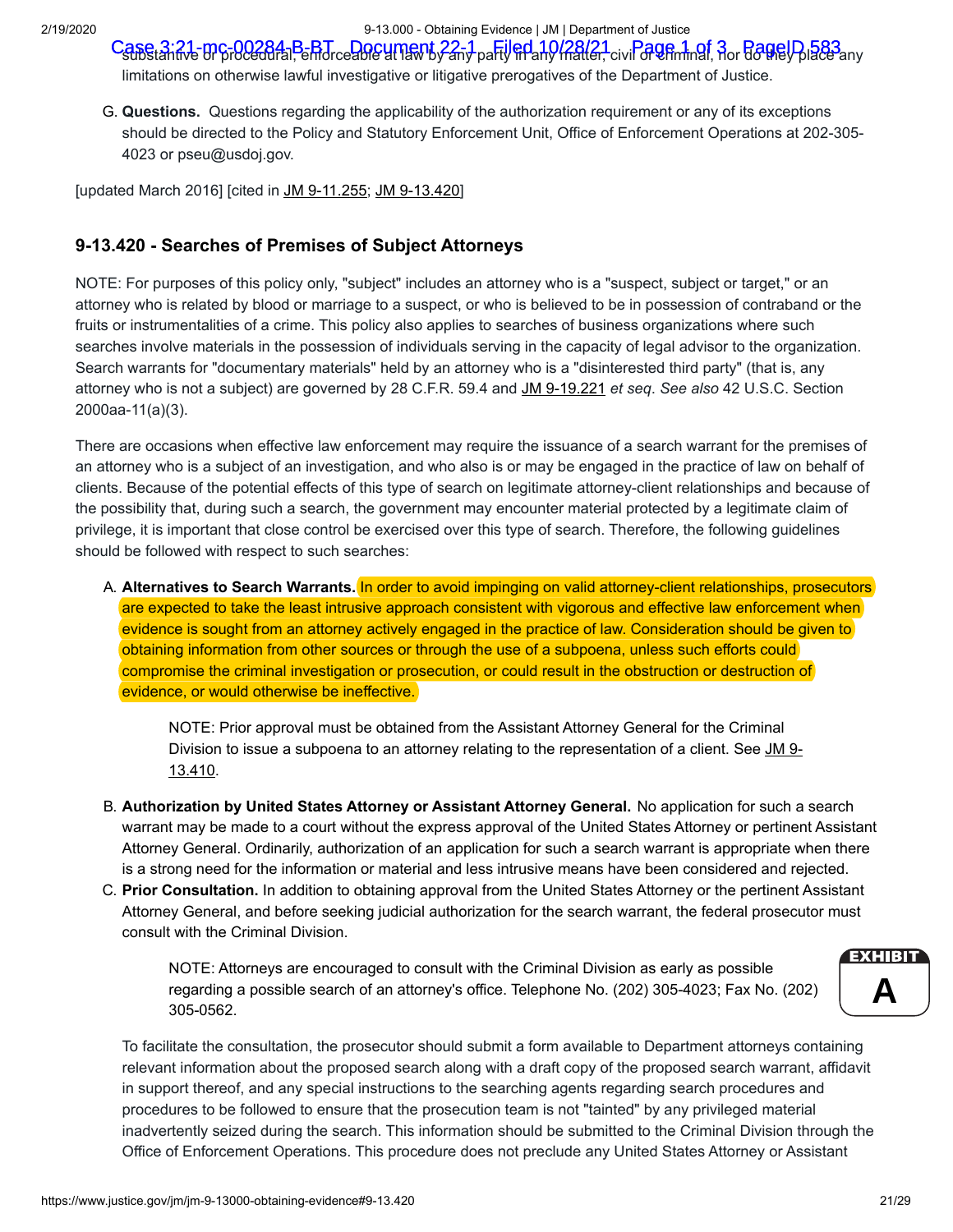#### 2/19/2020 9-13.000 - Obtaining Evidence | JM | Department of Justice

Case 3:21-mc-00284-B-BT Document 22-1 by Filed 10/28/21 Atoney General of the Climina<sup>4</sup> Division.

If exigent circumstances prevent such prior consultation, the Criminal Division should be notified of the search as promptly as possible. In all cases, the Criminal Division should be provided as promptly as possible with a copy of the judicially authorized search warrant, search warrant affidavit, and any special instructions to the searching agents.

The Criminal Division is committed to ensuring that consultation regarding attorney search warrant requests will not delay investigations. Timely processing will be assisted if the Criminal Division is provided as much information about the search as early as possible. The Criminal Division should also be informed of any deadlines.

- D. **Safeguarding Procedures and Contents of the Affidavit.** Procedures should be designed to ensure that privileged materials are not improperly viewed, seized or retained during the course of the search. While the procedures to be followed should be tailored to the facts of each case and the requirements and judicial preferences and precedents of each district, in all cases a prosecutor must employ adequate precautions to ensure that the materials are reviewed for privilege claims and that any privileged documents are returned to the attorney from whom they were seized.
- E. **Conducting the Search.** The search warrant should be drawn as specifically as possible, consistent with the requirements of the investigation, to minimize the need to search and review privileged material to which no exception applies.

While every effort should be made to avoid viewing privileged material, the search may require limited review of arguably privileged material to ascertain whether the material is covered by the warrant. Therefore, to protect the attorney-client privilege and to ensure that the investigation is not compromised by exposure to privileged material relating to the investigation or to defense strategy, a "privilege team" should be designated, consisting of agents and lawyers not involved in the underlying investigation.

Instructions should be given and thoroughly discussed with the privilege team prior to the search. The instructions should set forth procedures designed to minimize the intrusion into privileged material, and should ensure that the privilege team does not disclose any information to the investigation/prosecution team unless and until so instructed by the attorney in charge of the privilege team. Privilege team lawyers should be available either on or off-site, to advise the agents during the course of the search, but should not participate in the search itself.

The affidavit in support of the search warrant may attach any written instructions or, at a minimum, should generally state the government's intention to employ procedures designed to ensure that attorney-client privileges are not violated.

If it is anticipated that computers will be searched or seized, prosecutors are expected to follow the procedures set forth in the current edition of *Searching and Seizing Computers*, published by CCIPS.

- F. **Review Procedures.** The following review procedures should be discussed prior to approval of any warrant, consistent with the practice in your district, the circumstances of the investigation and the volume of materials seized.
	- Who will conduct the review, i.e., a privilege team, a judicial officer, or a special master.
	- Whether all documents will be submitted to a judicial officer or special master or only those which a privilege team has determined to be arguably privileged or arguably subject to an exception to the privilege.
	- Whether copies of all seized materials will be provided to the subject attorney (or a legal representative) in order that: a) disruption of the law firm's operation is minimized; and b) the subject is afforded an opportunity to participate in the process of submitting disputed documents to the court by raising specific claims of privilege. To the extent possible, providing copies of seized records is encouraged, where such disclosure will not impede or obstruct the investigation.
	- Whether appropriate arrangements have been made for storage and handling of electronic evidence and procedures developed for searching computer data (i.e., procedures which recognize the universal nature